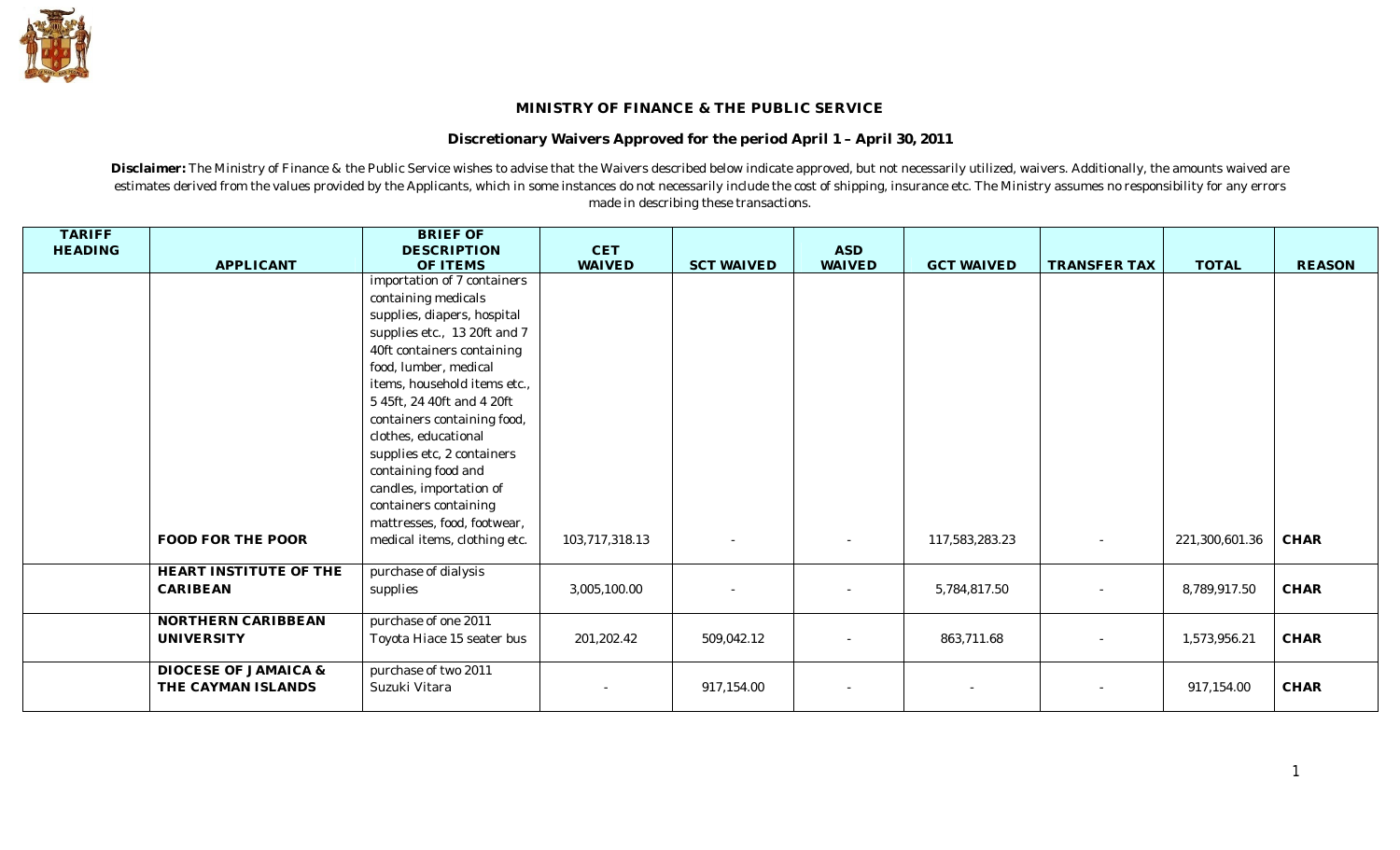| <b>TARIFF HEADING</b> |                             | BRIEF OF DESCRIPTION            | <b>CET</b>    |                   | <b>ASD</b>    |                   |                          |              |               |
|-----------------------|-----------------------------|---------------------------------|---------------|-------------------|---------------|-------------------|--------------------------|--------------|---------------|
|                       | <b>APPLICANT</b>            | OF ITEMS                        | <b>WAIVED</b> | <b>SCT WAIVED</b> | <b>WAIVED</b> | <b>GCT WAIVED</b> | <b>TRANSFER TAX</b>      | <b>TOTAL</b> | <b>REASON</b> |
|                       |                             | donation 2 barrels and 2        |               |                   |               |                   |                          |              |               |
|                       |                             | boxes containing food,          |               |                   |               |                   |                          |              |               |
|                       |                             | clothing, household items       |               |                   |               |                   |                          |              |               |
|                       |                             | etc., donation of 1 40ft        |               |                   |               |                   |                          |              |               |
|                       |                             | container containing food,      |               |                   |               |                   |                          |              |               |
|                       |                             | clothing, office supplies etc., |               |                   |               |                   |                          |              |               |
|                       | MISSIONARIES OF THE         | importation of two              |               |                   |               |                   |                          |              |               |
|                       | <b>POOR</b>                 | container containing food,      | 439,109.64    |                   |               | 461,065.12        |                          | 900,174.76   | <b>CHAR</b>   |
|                       |                             |                                 |               |                   |               |                   |                          |              |               |
|                       |                             | donation of container           |               |                   |               |                   |                          |              |               |
|                       |                             | containing food, school         |               |                   |               |                   |                          |              |               |
|                       | APOSTOLIC CHRISTIAN         | supplies,                       |               |                   |               |                   |                          |              |               |
|                       | <b>WORLD RELIEF</b>         | clothes etc.                    | 300,384.69    |                   |               | 315,403.93        |                          | 615,788.62   | <b>CHAR</b>   |
|                       |                             |                                 |               |                   |               |                   |                          |              |               |
|                       |                             | importation of dialysis         |               |                   |               |                   |                          |              |               |
|                       | <b>DIABETES ASSOCIATION</b> | supplies, importation of        |               |                   |               |                   |                          |              |               |
|                       | OF JAMAICA                  | dialysis supplies               | 189,147.29    |                   |               | 364,108.53        |                          | 553,255.82   | <b>CHAR</b>   |
|                       |                             |                                 |               |                   |               |                   |                          |              |               |
|                       | UNITED CHURCH IN            | procure of outside radio        |               |                   |               |                   |                          |              |               |
|                       | <b>JAMAICA</b>              | broadcast                       |               |                   |               | 100,625.00        |                          | 100,625.00   | CHAR          |
|                       |                             |                                 |               |                   |               |                   |                          |              |               |
|                       |                             | donation of 11 barrels          |               |                   |               |                   |                          |              |               |
|                       |                             | container hospital supplies,    |               |                   |               |                   |                          |              |               |
|                       | <b>ANGELS FROM HEAVEN</b>   | clothes,                        | 23,652.61     |                   |               | 24,835.24         |                          | 48,487.85    | CHAR          |
|                       |                             |                                 |               |                   |               |                   |                          |              |               |
|                       | THE ROTORACT CLUB           | purchase of ECG Machine         |               |                   |               |                   |                          |              |               |
|                       | OF KINGSTON                 | and accessories                 | 16,028.54     |                   |               | 30,854.95         | $\overline{\phantom{a}}$ | 46,883.49    | CHAR          |
|                       |                             |                                 |               |                   |               |                   |                          |              |               |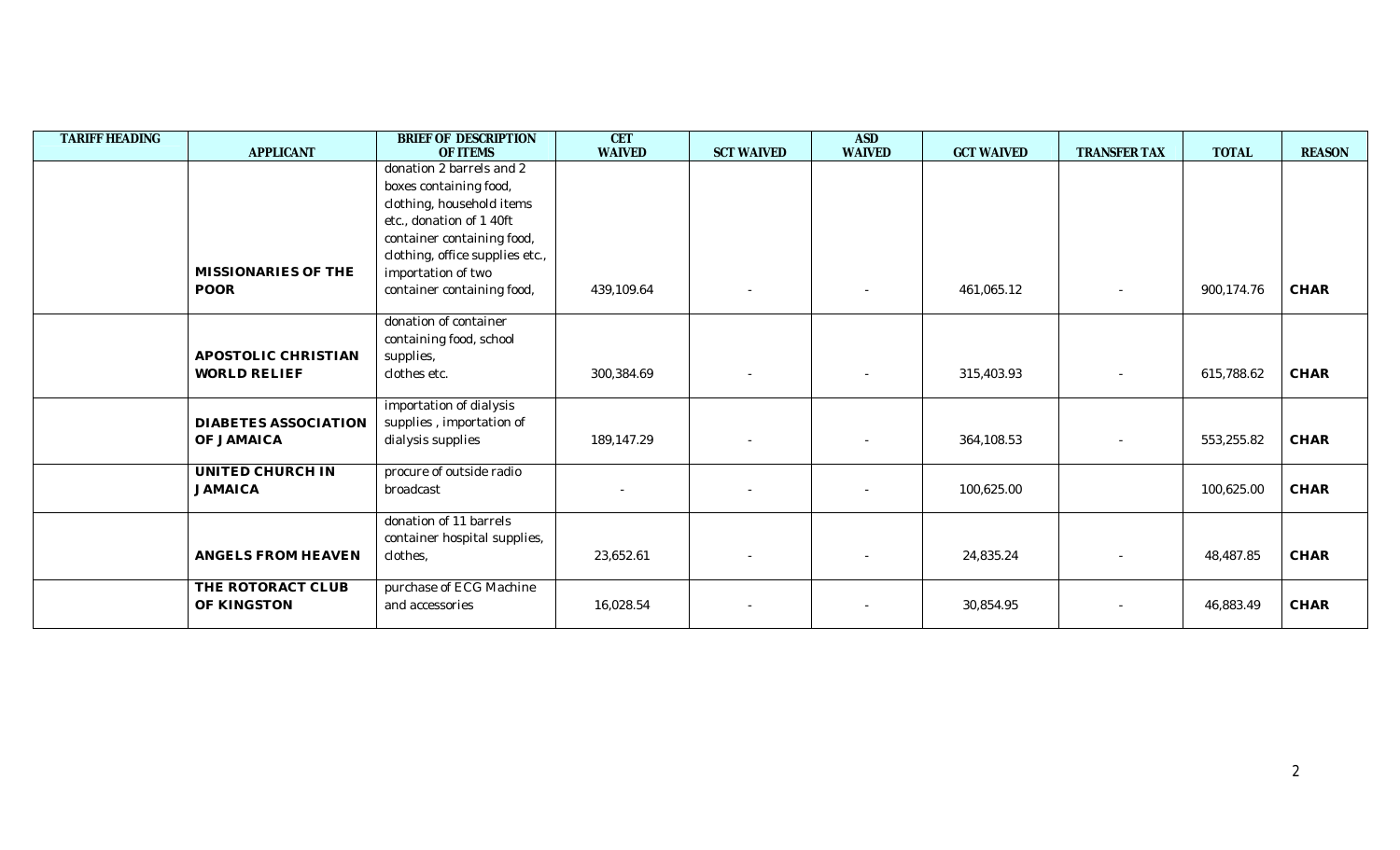| <b>TARIFF HEADING</b> | <b>APPLICANT</b>                                                | <b>BRIEF OF DESCRIPTION</b><br><b>OF ITEMS</b>                              | <b>CET</b><br><b>WAIVED</b> | <b>SCT WAIVED</b>        | <b>ASD</b><br><b>WAIVED</b> | <b>GCT WAIVED</b> | TRANSFER TAX             | <b>TOTAL</b> | <b>REASON</b>    |
|-----------------------|-----------------------------------------------------------------|-----------------------------------------------------------------------------|-----------------------------|--------------------------|-----------------------------|-------------------|--------------------------|--------------|------------------|
|                       | TEEN CHALLENGE<br><b>JAMAICA</b>                                | purchase of one 2011<br>Toyota Hiace 15 seater bus                          | 178,026.24                  | 225,203.19               | $\overline{\phantom{a}}$    | 382,111.07        |                          | 785,340.50   | <b>CHAR</b>      |
|                       | <b>SUPERCLUBS</b><br><b>FOUNDATION</b>                          | donation of clothing, bags,<br>soccer balls etc                             | 14,750.72                   |                          | ۰                           | 15,488.26         |                          | 30,238.98    | CHAR             |
|                       | TRANSJAMAICA<br>HIGHWAY LIMITED                                 | importation of 2000<br>electronic tag, 2011 Nissan<br>Navara                | 490,458.52                  | 1,073,739.43             | $\overline{\phantom{a}}$    | 870,358.57        |                          | 2,434,556.52 | GOVT/CON         |
|                       | SURREY PAVING AND<br><b>AGGREGATE COMPANY</b><br><b>LIMITED</b> | importation of traffic and<br>street lights, aluminium<br>etc.              | 2,559,057.30                | ٠                        | $\overline{\phantom{a}}$    | 2,687,010.17      | $\overline{\phantom{a}}$ | 5,246,067.47 | GOVT/CON         |
|                       | KIER CONSTRUCTION<br><b>LIMITED</b>                             | importation of multiquip<br>lighting set, crane parts<br>and<br>drain units | 255,549.41                  | $\overline{\phantom{a}}$ | $\overline{\phantom{a}}$    | 268,326.88        |                          | 523,876.29   | GOVT/CON         |
|                       | <b>JAMAICA ENERGY</b><br>PARTNERS                               | importation of tools<br>equipment and spares                                | 4,343,692.60                |                          | $\overline{\phantom{a}}$    | 4,560,877.23      |                          | 8,904,569.84 | <b>GOVT/INST</b> |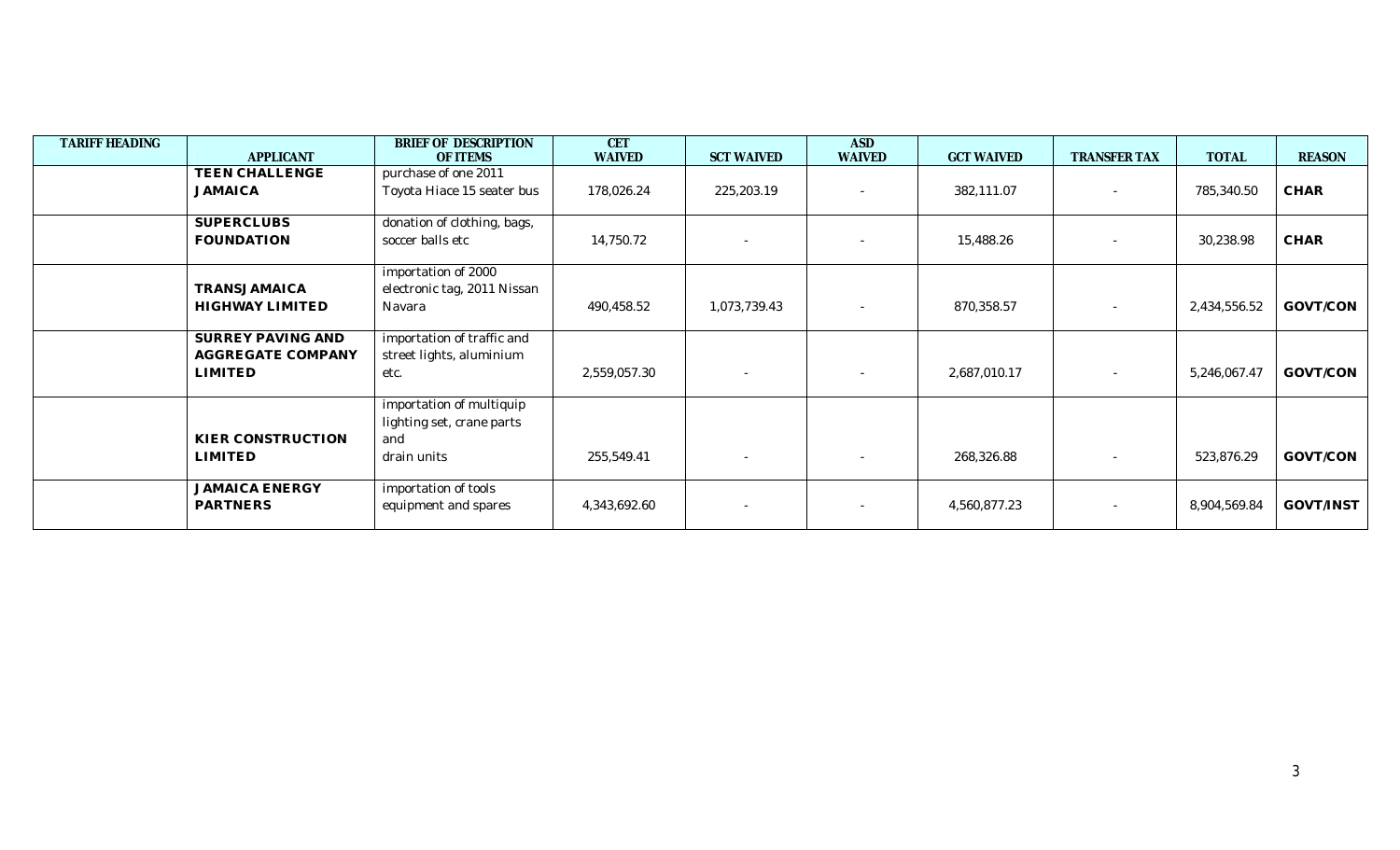| TARIFF HEADING | <b>APPLICANT</b>                                                                      | BRIEF OF DESCRIPTION<br>OF ITEMS              | <b>CET</b><br><b>WAIVED</b> | <b>SCT WAIVED</b>        | <b>ASD</b><br><b>WAIVED</b> | <b>GCT WAIVED</b> | TRANSFER TAX | <b>TOTAL</b> | <b>REASON</b>    |
|----------------|---------------------------------------------------------------------------------------|-----------------------------------------------|-----------------------------|--------------------------|-----------------------------|-------------------|--------------|--------------|------------------|
|                | <b>JAMAICA FIRE</b><br><b>BRIGADE</b>                                                 | donation of equipment                         | 114,914.11                  | $\overline{\phantom{a}}$ | $\overline{\phantom{a}}$    | 160,879.76        | $\sim$       | 275,793.87   | GOVT/INST        |
|                | <b>JAMAICA BUSINESS</b><br><b>DEVELOPMENT</b><br>CORPORATION                          | importation of two screen<br>printers and kit | 40,236.23                   | $\overline{\phantom{a}}$ |                             | 42,248.04         |              | 82,484.27    | <b>GOVT/INST</b> |
|                | METEOROLOGICAL<br><b>SERVICE</b>                                                      | donation of equipment and<br>supplies         | 39,368.53                   |                          |                             | 41,336.95         |              | 80,705.48    | GOVT/INST        |
|                | <b>JAMAICA PROTECTED</b><br><b>AREAS TRUST</b>                                        | procurement of goods and<br>services          |                             | $\overline{\phantom{a}}$ |                             | 35,540.27         |              | 35,540.27    | GOVT/INST        |
|                | NATIONAL WORK<br><b>AGENCY</b>                                                        | fabricated guard rail                         | 911,142.78                  | $\overline{\phantom{a}}$ |                             | 956,699.92        |              | 1,867,842.69 | GOVT/INST        |
|                | <b>ORANGE VALLEY</b><br>HOLDINGS LIMITED T/A<br><b>OUTAMENI</b><br><b>EXPERIENCES</b> | purchase of wristbands                        | 263,911.23                  | $\overline{\phantom{a}}$ | $\overline{\phantom{a}}$    | 277,106.79        | $\sim$       | 541,018.03   | OTHER/Tourism    |
|                | <b>WIGTON WINDFARM</b><br><b>LIMITED</b>                                              | importation of one<br>capacitor bank system   | 2,432,881.02                | $\sim$                   |                             | 2,554,525.07      |              | 4,987,406.08 | OTHER/Manu       |
|                | ROTOFLEX JAMAICA<br><b>LIMTED</b>                                                     | importation of equipment                      |                             | $\sim$                   | $\overline{\phantom{a}}$    | 3,125,736.55      |              | 3,125,736.55 | OTHER/Manu       |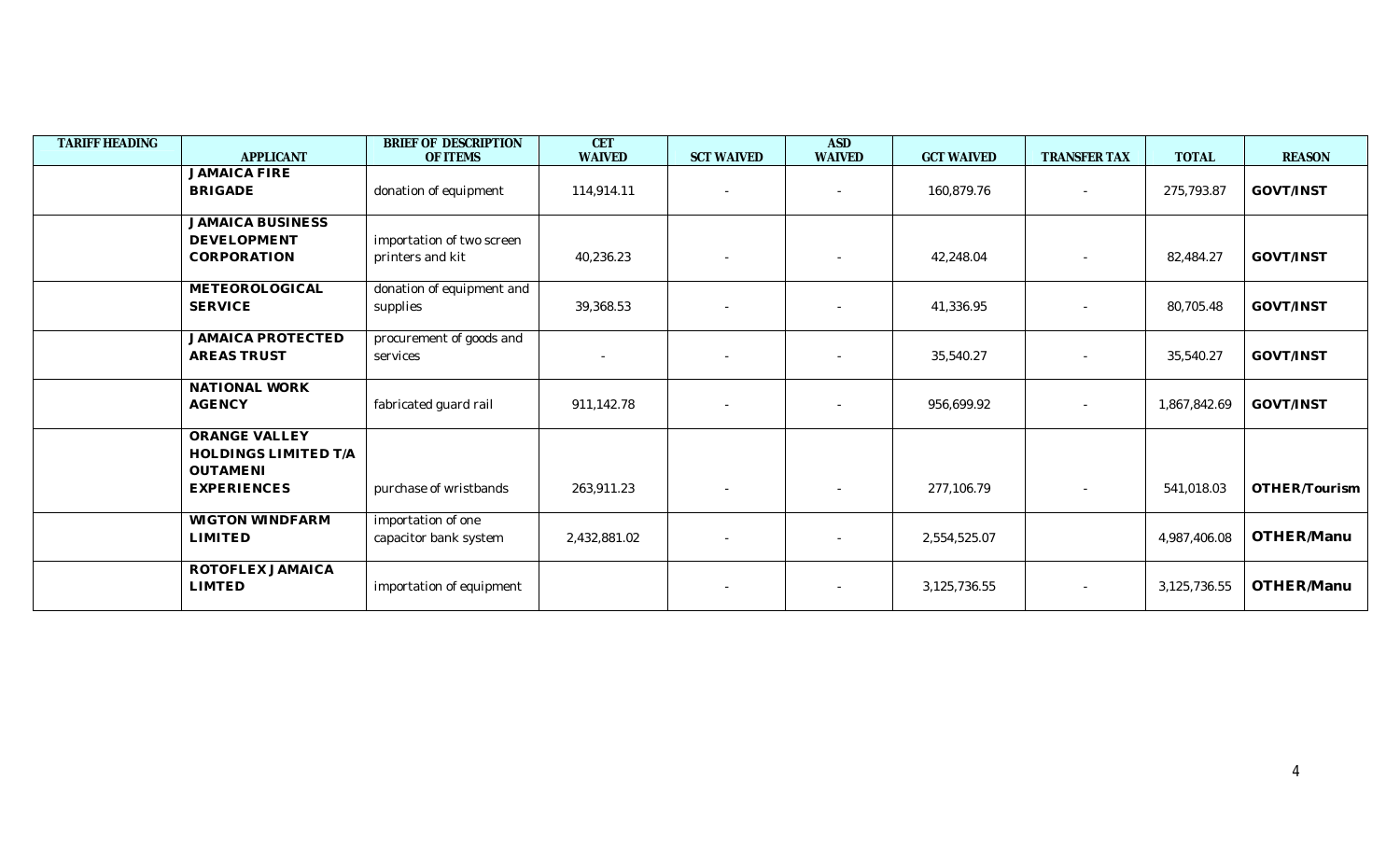| <b>TARIFF HEADING</b> |                         | BRIEF OF DESCRIPTION   | <b>CET</b>    |                          | <b>ASD</b>               |                          |              |              |               |
|-----------------------|-------------------------|------------------------|---------------|--------------------------|--------------------------|--------------------------|--------------|--------------|---------------|
|                       | <b>APPLICANT</b>        | OF ITEMS               | <b>WAIVED</b> | <b>SCT WAIVED</b>        | <b>WAIVED</b>            | <b>GCT WAIVED</b>        | TRANSFER TAX | <b>TOTAL</b> | <b>REASON</b> |
|                       | <b>ALBERT DENTON TO</b> | Penalty on transfer of |               |                          |                          |                          |              |              |               |
|                       | LOVELL SPENCE           | property               |               | $\sim$                   | $\sim$                   | $\sim$                   | 630,020.00   | 630,020.00   | LAMP          |
|                       |                         |                        |               |                          |                          |                          |              |              |               |
|                       | <b>IVOR BONNER TO</b>   | Penalty on transfer of |               |                          |                          |                          |              |              |               |
|                       | <b>VALROY BROWN</b>     | property               |               | $\overline{\phantom{a}}$ | $\sim$                   | $\sim$                   | 126,020.00   | 126,020.00   | LAMP          |
|                       |                         |                        |               |                          |                          |                          |              |              |               |
|                       | MERCELLA MONTIQUE       | Penalty on transfer of |               |                          |                          |                          |              |              |               |
|                       | TO HAROLD MCKENNZIE     | property               |               |                          |                          | $\sim$                   | 91,520.00    | 91,520.00    | LAMP          |
|                       |                         |                        |               |                          |                          |                          |              |              |               |
|                       | ALVA SMITH TO MARCIA    | Penalty on transfer of |               |                          |                          |                          |              |              |               |
|                       | MORTIMER                | property               |               |                          | $\overline{\phantom{a}}$ | $\overline{\phantom{a}}$ | 81,020.00    | 81,020.00    | LAMP          |
|                       |                         |                        |               |                          |                          |                          |              |              |               |
|                       | MERVIN WILLIAMS TO      | Penalty on transfer of |               |                          |                          |                          |              |              |               |
|                       | <b>JOSEPH POWELL</b>    | property               |               |                          |                          |                          | 80,090.00    | 80,090.00    | LAMP          |
|                       |                         |                        |               |                          |                          |                          |              |              |               |
|                       | SPURGEON GOODEN TO      | Penalty on transfer of |               |                          |                          |                          |              |              |               |
|                       | COPAA FENDLAY ETAL      | property               |               | $\sim$                   | $\sim$                   | $\overline{\phantom{a}}$ | 78,020.00    | 78,020.00    | LAMP          |
|                       |                         |                        |               |                          |                          |                          |              |              |               |
|                       | CHARLES WRIGHT TO       | Penalty on transfer of |               |                          |                          |                          |              |              |               |
|                       | IAN HUDSON ETAL         | property               |               | $\overline{\phantom{a}}$ |                          | $\sim$                   | 73,520.00    | 73,520.00    | LAMP          |
|                       |                         |                        |               |                          |                          |                          |              |              |               |
|                       | HURSLEY MOXAM ET AL     | Penalty on transfer of |               |                          |                          |                          |              |              |               |
|                       | TO ERMA RODGERS         | property               |               |                          |                          |                          | 63,020.00    | 63,020.00    | LAMP          |
|                       |                         |                        |               |                          |                          |                          |              |              |               |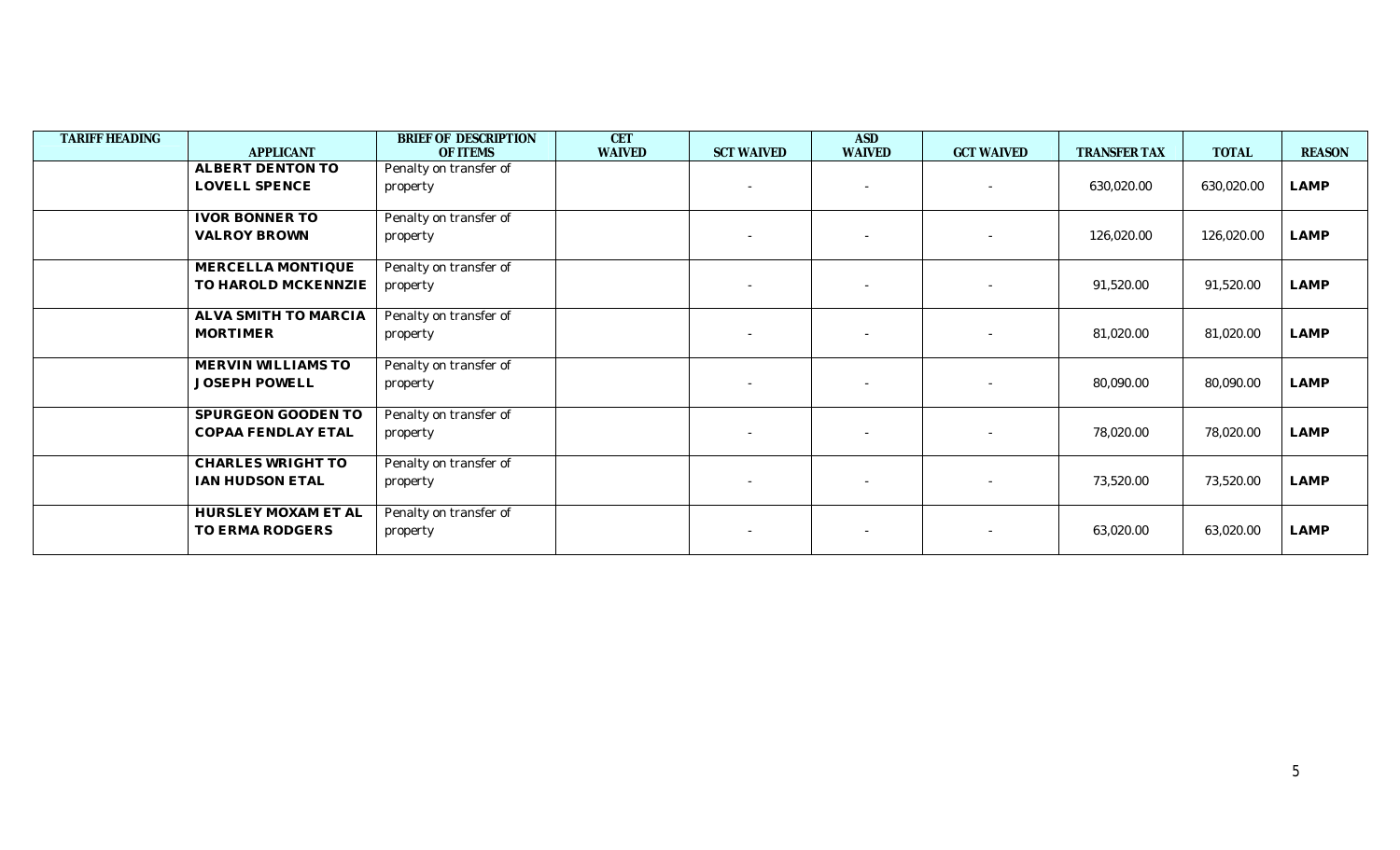| <b>TARIFF HEADING</b> |                            | BRIEF OF DESCRIPTION   | <b>CET</b>    |                   | <b>ASD</b>    |                   |                     |              |               |
|-----------------------|----------------------------|------------------------|---------------|-------------------|---------------|-------------------|---------------------|--------------|---------------|
|                       | <b>APPLICANT</b>           | OF ITEMS               | <b>WAIVED</b> | <b>SCT WAIVED</b> | <b>WAIVED</b> | <b>GCT WAIVED</b> | <b>TRANSFER TAX</b> | <b>TOTAL</b> | <b>REASON</b> |
|                       | <b>LOUIS SIMPSON TO</b>    | Penalty on transfer of |               |                   |               |                   |                     |              |               |
|                       | EVET RAYNOR ET AL          | property               |               |                   |               | $\sim$            | 63,020.00           | 63,020.00    | <b>LAMP</b>   |
|                       |                            |                        |               |                   |               |                   |                     |              |               |
|                       | WINNIFRED MCKENZIE         |                        |               |                   |               |                   |                     |              |               |
|                       | <b>WILLIAMS TO LERY</b>    | Penalty on transfer of |               |                   |               |                   |                     |              |               |
|                       | <b>ROWE</b>                | property               |               |                   |               |                   | 63,020.00           | 63,020.00    | <b>LAMP</b>   |
|                       |                            |                        |               |                   |               |                   |                     |              |               |
|                       | KENNETH LETTS TO           | Penalty on transfer of |               |                   |               |                   |                     |              |               |
|                       | <b>GRACE BENNETT ET AL</b> | property               |               |                   |               |                   | 60,920.00           | 60,920.00    | <b>LAMP</b>   |
|                       |                            |                        |               |                   |               |                   |                     |              |               |
|                       | <b>HENRY FORD LUFTON</b>   | Penalty on transfer of |               |                   |               |                   |                     |              |               |
|                       | <b>SWABY ET AL</b>         | property               |               |                   |               |                   | 56,020.00           | 56,020.00    | LAMP          |
|                       |                            |                        |               |                   |               |                   |                     |              |               |
|                       | LEAFORD MCLEEISH TO        | Penalty on transfer of |               |                   |               |                   |                     |              |               |
|                       | PAUL DEER                  | property               |               |                   |               |                   | 56,020.00           | 56,020.00    | LAMP          |
|                       |                            |                        |               |                   |               |                   |                     |              |               |
|                       | CYNTHIA ROBINSON TO        | Penalty on transfer of |               |                   |               |                   |                     |              |               |
|                       | <b>GARTH WOODSTOCK</b>     | property               |               |                   |               |                   | 52,100.00           | 52,100.00    | <b>LAMP</b>   |
|                       |                            |                        |               |                   |               |                   |                     |              |               |
|                       | <b>WINSOME WILLIAMS TO</b> | Penalty on transfer of |               |                   |               |                   |                     |              |               |
|                       | <b>GRACE GAYLE</b>         | property               |               |                   |               |                   | 52,020.00           | 52,020.00    | <b>LAMP</b>   |
|                       |                            |                        |               |                   |               |                   |                     |              |               |
|                       | <b>IMOGENE THOMPSON</b>    | Penalty on transfer of |               |                   |               |                   |                     |              |               |
|                       | TO PATRICK MCKENZIE        | property               |               |                   |               |                   | 45,380.00           | 45,380.00    | <b>LAMP</b>   |
|                       |                            |                        |               |                   |               |                   |                     |              |               |
|                       | <b>AVENELL POWELL TO</b>   | Penalty on transfer of |               |                   |               |                   |                     |              |               |
|                       | TREVOR LINDO               | property               |               |                   |               |                   | 42,840.00           | 42,840.00    | LAMP          |
|                       |                            |                        |               |                   |               |                   |                     |              |               |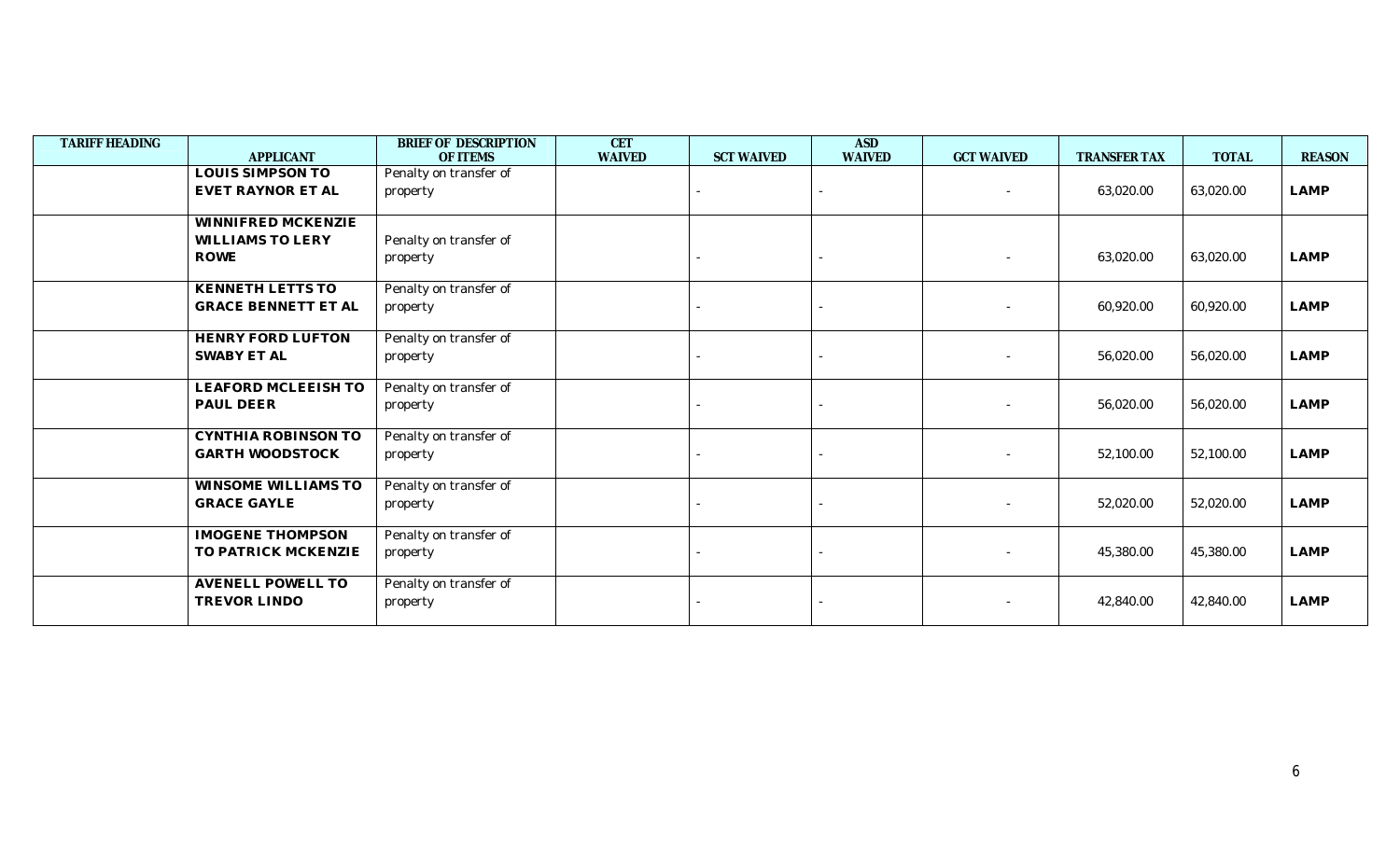| TARIFF HEADING | <b>APPLICANT</b>           | BRIEF OF DESCRIPTION<br>OF ITEMS | <b>CET</b><br><b>WAIVED</b> | <b>SCT WAIVED</b>        | <b>ASD</b><br><b>WAIVED</b> | <b>GCT WAIVED</b>        | <b>TRANSFER TAX</b> | <b>TOTAL</b> | <b>REASON</b> |
|----------------|----------------------------|----------------------------------|-----------------------------|--------------------------|-----------------------------|--------------------------|---------------------|--------------|---------------|
|                | <b>OWEN JOHNSON TO</b>     | Penalty on transfer of           |                             |                          |                             |                          |                     |              |               |
|                |                            |                                  |                             |                          |                             |                          |                     |              |               |
|                | DANZEL GRACEY              | property                         |                             |                          |                             | $\sim$                   | 38,020.00           | 38,020.00    | LAMP          |
|                | <b>KENNETH TAYLOR</b>      |                                  |                             |                          |                             |                          |                     |              |               |
|                | TOGARFIELD                 | Penalty on transfer of           |                             |                          |                             |                          |                     |              |               |
|                | <b>ARMSTRONG</b>           | property                         |                             | $\sim$                   |                             | $\overline{\phantom{a}}$ | 36,020.00           | 36,020.00    | <b>LAMP</b>   |
|                | BERTRAM CLARKE TO          | Penalty on transfer of           |                             |                          |                             |                          |                     |              |               |
|                | <b>TYSHAWN WALTERS</b>     | property                         |                             | $\overline{\phantom{a}}$ |                             | $\overline{\phantom{a}}$ | 33,020.00           | 33,020.00    | LAMP          |
|                | EVERARD ANDERSON           |                                  |                             |                          |                             |                          |                     |              |               |
|                | ET AL TO RENFORD           | Penalty on transfer of           |                             |                          |                             |                          |                     |              |               |
|                | <b>SIMPSON</b>             | property                         |                             | $\sim$                   |                             | $\overline{\phantom{a}}$ | 33,020.00           | 33,020.00    | <b>LAMP</b>   |
|                |                            |                                  |                             |                          |                             |                          |                     |              |               |
|                | DAVID NELSON TO            |                                  |                             |                          |                             |                          |                     |              |               |
|                | PATRICIA NELSON ET         | Penalty on transfer of           |                             |                          |                             |                          |                     |              |               |
|                | AL                         | property                         |                             |                          |                             | $\overline{\phantom{a}}$ | 31,520.00           | 31,520.00    | <b>LAMP</b>   |
|                | <b>GERALD BENNETT TO</b>   | Penalty on transfer of           |                             |                          |                             |                          |                     |              |               |
|                | IAN THOMPSON ET AL         | property                         |                             | $\sim$                   |                             | $\overline{\phantom{a}}$ | 31,520.00           | 31,520.00    | LAMP          |
|                |                            |                                  |                             |                          |                             |                          |                     |              |               |
|                | <b>JOSEPH LEVY TO</b>      | Penalty on transfer of           |                             |                          |                             |                          |                     |              |               |
|                | DESRINE MUSCHETT           | property                         |                             | $\sim$                   | $\sim$                      | $\overline{\phantom{a}}$ | 31,520.00           | 31,520.00    | LAMP          |
|                | <b>JOYCE PINNOCK TO</b>    |                                  |                             |                          |                             |                          |                     |              |               |
|                | <b>JOSEPH WHITTAKER ET</b> | Penalty on transfer of           |                             |                          |                             |                          |                     |              |               |
|                | AL                         |                                  |                             |                          |                             |                          | 31,520.00           | 31,520.00    | <b>LAMP</b>   |
|                |                            | property                         |                             |                          |                             |                          |                     |              |               |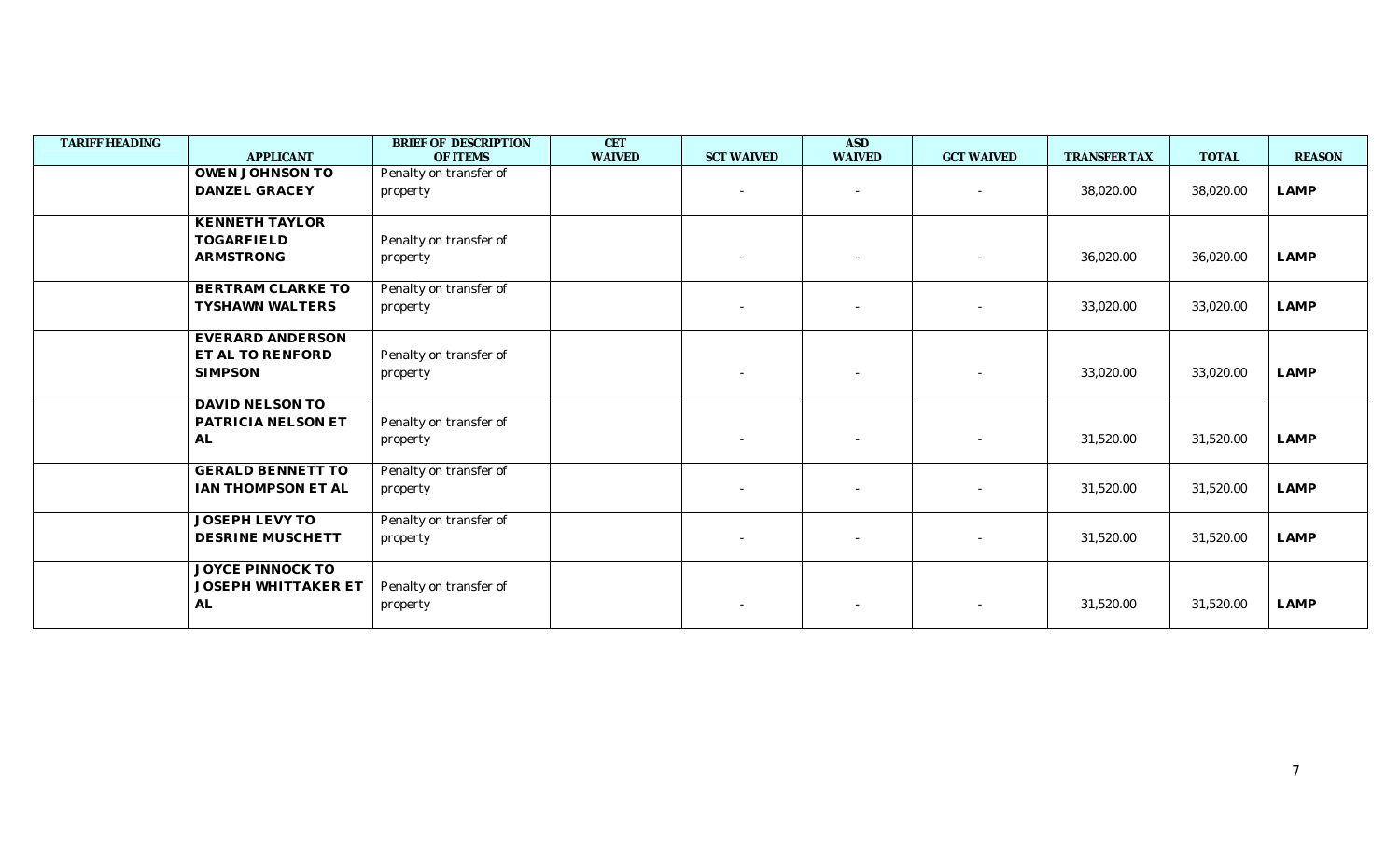| <b>TARIFF HEADING</b> | <b>APPLICANT</b>          | BRIEF OF DESCRIPTION<br>OF ITEMS | <b>CET</b><br><b>WAIVED</b> | <b>SCT WAIVED</b> | <b>ASD</b><br><b>WAIVED</b> | <b>GCT WAIVED</b> | TRANSFER TAX | <b>TOTAL</b> | <b>REASON</b> |
|-----------------------|---------------------------|----------------------------------|-----------------------------|-------------------|-----------------------------|-------------------|--------------|--------------|---------------|
|                       | <b>LEONARD LAWES TO</b>   | Penalty on transfer of           |                             |                   |                             |                   |              |              |               |
|                       | <b>JEAN EDWARDS ET AL</b> | property                         |                             |                   |                             | $\sim$            | 31,520.00    | 31,520.00    | LAMP          |
|                       |                           |                                  |                             |                   |                             |                   |              |              |               |
|                       | <b>LOWELL BAILEY TO</b>   |                                  |                             |                   |                             |                   |              |              |               |
|                       | <b>SHARON LAWRENCE</b>    | Penalty on transfer of           |                             |                   |                             |                   |              |              |               |
|                       | <b>THOMAS</b>             | property                         |                             |                   |                             |                   | 31,520.00    | 31,520.00    | <b>LAMP</b>   |
|                       | <b>GEORGE BROWN TO</b>    | Penalty on transfer of           |                             |                   |                             |                   |              |              |               |
|                       | <b>ENID RODNEY</b>        | property                         |                             |                   |                             | $\sim$            | 28,895.00    | 28,895.00    | <b>LAMP</b>   |
|                       |                           |                                  |                             |                   |                             |                   |              |              |               |
|                       | REUBEN THOMPSON TO        | Penalty on transfer of           |                             |                   |                             |                   |              |              |               |
|                       | <b>FITZROY EDWARDS</b>    | property                         |                             |                   |                             |                   | 28,370.00    | 28,370.00    | LAMP          |
|                       | <b>ASTELL MAITLAND TO</b> | Penalty on transfer of           |                             |                   |                             |                   |              |              |               |
|                       | <b>MYRTELLA BROWN</b>     | property                         |                             |                   |                             |                   | 26,270.00    | 26,270.00    | LAMP          |
|                       |                           |                                  |                             |                   |                             |                   |              |              |               |
|                       | <b>GEORGE BURRELL TO</b>  | Penalty on transfer of           |                             |                   |                             |                   |              |              |               |
|                       | <b>CLIFFORD SELVYN</b>    | property                         |                             |                   |                             |                   | 24,520.00    | 24,520.00    | <b>LAMP</b>   |
|                       |                           |                                  |                             |                   |                             |                   |              |              |               |
|                       | <b>GILLIAN CHANNER TO</b> | Penalty on transfer of           |                             |                   |                             |                   |              |              |               |
|                       | <b>ONEIL REID</b>         | property                         |                             |                   |                             |                   | 21,020.00    | 21,020.00    | LAMP          |
|                       | SYDNEY SMITH TO           | Penalty on transfer of           |                             |                   |                             |                   |              |              |               |
|                       | <b>BEVERLEY BAILEY</b>    | property                         |                             | $\sim$            |                             | $\sim$            | 6,025.00     | 6,025.00     | LAMP          |
|                       |                           |                                  |                             |                   |                             |                   |              |              |               |
|                       | <b>KEITH FRANCIS TO</b>   | Penalty on transfer of           |                             |                   |                             |                   |              |              |               |
|                       | <b>GLORIA ALEXANDER</b>   | property                         |                             |                   |                             |                   | 5,345.00     | 5,345.00     | <b>LAMP</b>   |
|                       |                           |                                  |                             |                   |                             |                   |              |              |               |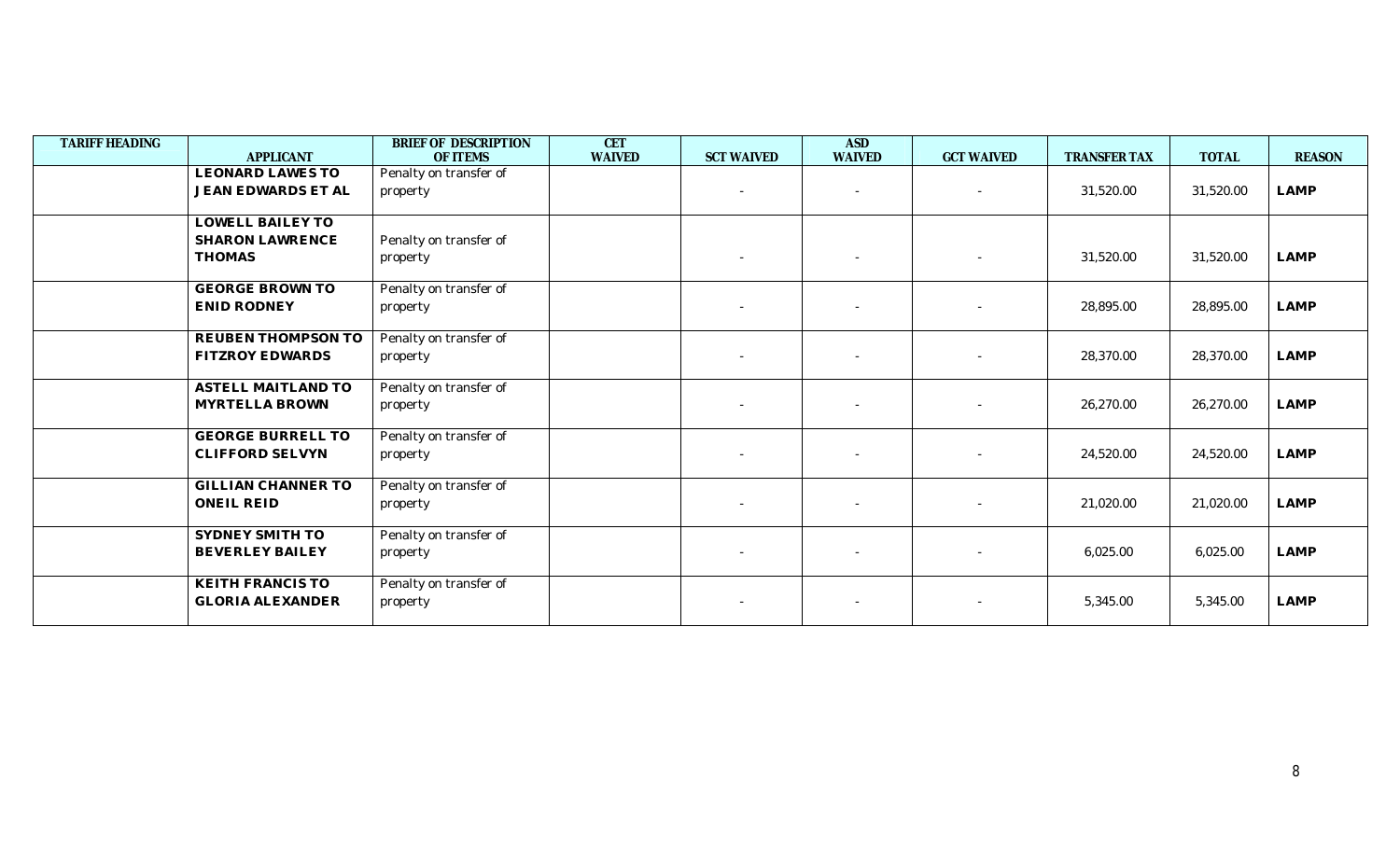| <b>TARIFF HEADING</b> | <b>APPLICANT</b>          | BRIEF OF DESCRIPTION<br>OF ITEMS | <b>CET</b><br><b>WAIVED</b> | <b>SCT WAIVED</b> | <b>ASD</b><br><b>WAIVED</b> | <b>GCT WAIVED</b> | <b>TRANSFER TAX</b> | <b>TOTAL</b> | <b>REASON</b> |
|-----------------------|---------------------------|----------------------------------|-----------------------------|-------------------|-----------------------------|-------------------|---------------------|--------------|---------------|
|                       |                           | purchase of (2) 2011 Toyota      |                             |                   |                             |                   |                     |              |               |
|                       | LIBERTY CAR RENTALS       | Yaris, purchase of (6) 2011      |                             |                   |                             |                   |                     |              |               |
|                       | <b>LIMITED</b>            | Hyundai H-1 Wagon cc2400         | 1,066,472.28                | 5, 184, 132. 33   |                             | 3,520,080.25      |                     | 9,770,684.87 | OTHER/MV      |
|                       |                           |                                  |                             |                   |                             |                   |                     |              |               |
|                       |                           | purchase of (1) 2011 Suzuki      |                             |                   |                             |                   |                     |              |               |
|                       |                           | Vitara cc1995, purchase of       |                             |                   |                             |                   |                     |              |               |
|                       |                           | (2) 2011 Suzuki Jimny            |                             |                   |                             |                   |                     |              |               |
|                       |                           | cc1328, purchase of (1) 2011     |                             |                   |                             |                   |                     |              |               |
|                       |                           | Honda Accord cc1997,             |                             |                   |                             |                   |                     |              |               |
|                       | <b>CARIBBEAN CAR</b>      | purchase of (10) 2011            |                             |                   |                             |                   |                     |              |               |
|                       | RENTAL OPERATORS          | Toyota Yaris cc1300              | 1,529,157.44                | 3,278,439.94      |                             | 4,320,162.71      |                     | 9,127,760.08 | OTHER/MV      |
|                       |                           | purchase of (1) 2011 Toyota      |                             |                   |                             |                   |                     |              |               |
|                       |                           | Yaris cc1300, purchase of        |                             |                   |                             |                   |                     |              |               |
|                       |                           | (2) 2011 Toyota Corolla          |                             |                   |                             |                   |                     |              |               |
|                       |                           | cc1500, purchase of (2) 2011     |                             |                   |                             |                   |                     |              |               |
|                       |                           | Suzuki Vitara cc1995,            |                             |                   |                             |                   |                     |              |               |
|                       |                           | purchase of (1) 2005 Toyota      |                             |                   |                             |                   |                     |              |               |
|                       |                           | Hiace 15 seater, purchase        |                             |                   |                             |                   |                     |              |               |
|                       | <b>UCAL'S CAR RENTALS</b> | of (2) 2011 Toyota Rav4          |                             |                   |                             |                   |                     |              |               |
|                       | <b>TOURS AND TAXI</b>     | cc2400, purchase of (1) 2009     |                             |                   |                             |                   |                     |              |               |
|                       | <b>SERVICES LIMITED</b>   | Nissan Urvan 15 seater           | 893,700.96                  | 3,679,117.01      |                             | 3,139,865.75      |                     | 7,712,683.71 | OTHER/MV      |
|                       | <b>TROPIC ISLAND</b>      |                                  |                             |                   |                             |                   |                     |              |               |
|                       | <b>TRADING COMPANY</b>    |                                  |                             |                   |                             |                   |                     |              |               |
|                       | LIMITED/BUDGET            | purchase of (10) 2011            |                             |                   |                             |                   |                     |              |               |
|                       | RENT-A-CAR                | Suzuki Vitara cc1995             | 864,329.86                  | 3,448,676.14      |                             | 2,721,126.48      |                     | 7,034,132.48 | OTHER/MV      |
|                       |                           |                                  |                             |                   |                             |                   |                     |              |               |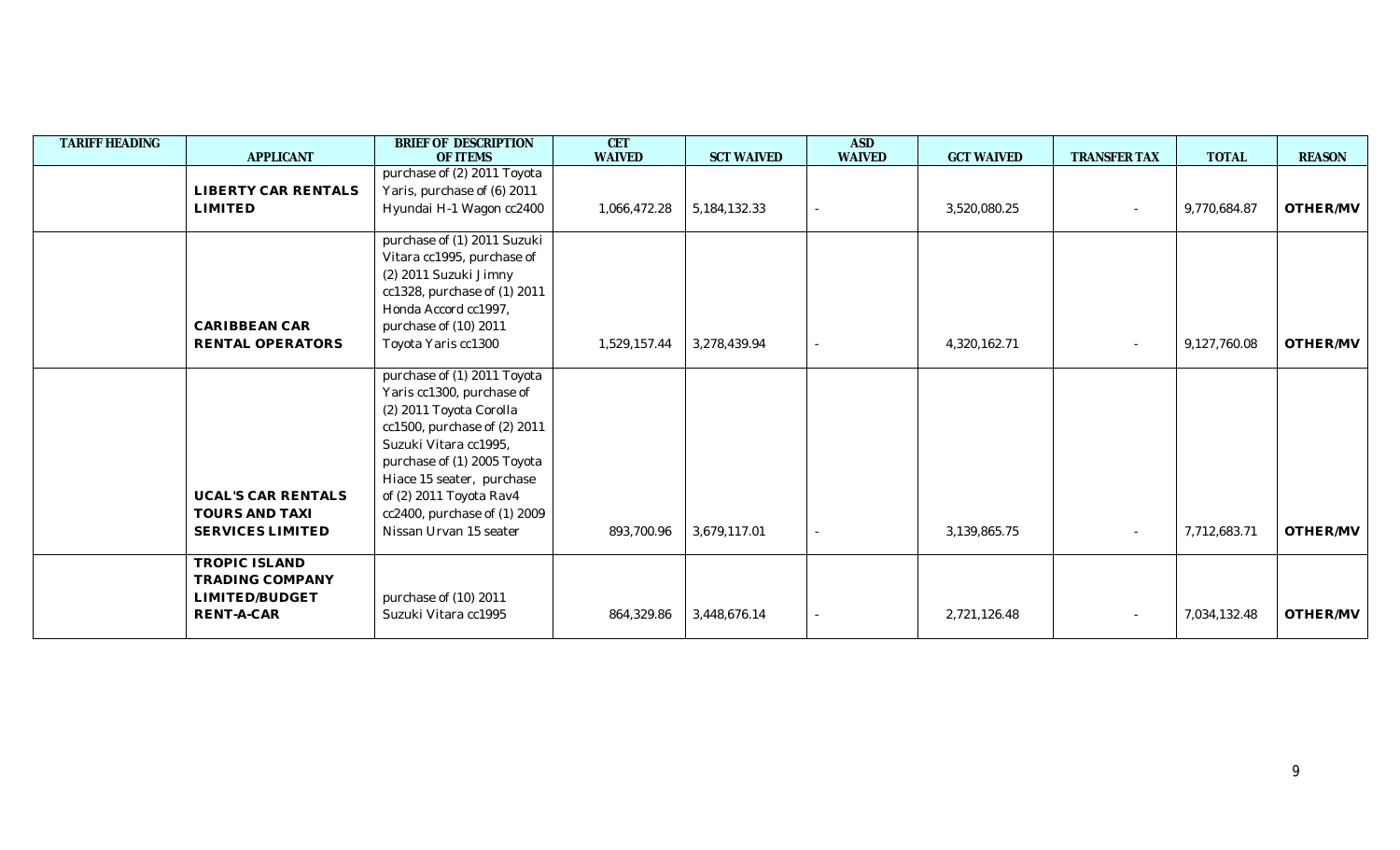| <b>TARIFF HEADING</b> | <b>APPLICANT</b>           | <b>BRIEF OF DESCRIPTION</b><br>OF ITEMS     | <b>CET</b><br><b>WAIVED</b> |                   | <b>ASD</b><br><b>WAIVED</b> | <b>GCT WAIVED</b> | <b>TRANSFER TAX</b>      | <b>TOTAL</b>  | <b>REASON</b> |
|-----------------------|----------------------------|---------------------------------------------|-----------------------------|-------------------|-----------------------------|-------------------|--------------------------|---------------|---------------|
|                       |                            | purchase of (5) 2011 Toyota                 |                             | <b>SCT WAIVED</b> |                             |                   |                          |               |               |
|                       |                            | Hiace, (8) 2011 Toyota                      |                             |                   |                             |                   |                          |               |               |
|                       |                            | Corolla cc1500, (3) 2011                    |                             |                   |                             |                   |                          |               |               |
|                       |                            | Toyota Yaris, (2) 2011                      |                             |                   |                             |                   |                          |               |               |
|                       | <b>ISLAND CAR RENTALS</b>  | Toyota Camry cc2500, (4)                    |                             |                   |                             |                   |                          |               |               |
|                       | <b>LIMITED</b>             | 2011 Honda Accord cc1997                    | 2,339,005.88                | 9,822,063.47      |                             | 6,964,508.88      |                          | 19,125,578.23 | OTHER/MV      |
|                       |                            | purchase of ten 2011                        |                             |                   |                             |                   |                          |               |               |
|                       | <b>BARGAIN RENT-A-CAR</b>  | Suzuki Grand Vitara                         |                             |                   |                             |                   |                          |               |               |
| 8703                  | (JAMAICA) LIMITED          | cc1997                                      | 1,377,938.29                | 5,497,973.78      |                             | 4,338,094.22      |                          | 11,214,006.29 | OTHER/MV      |
|                       | <b>CARIBBEAN WORLD</b>     | purchase of (2) 2011 Toyota                 |                             |                   |                             |                   |                          |               |               |
|                       | <b>ENTERPRISES LIMITED</b> | Prado cc3000                                | 590,336.78                  | 3,305,885.97      |                             | 2,024,855.16      | $\overline{\phantom{a}}$ | 5,921,077.90  | OTHER/MV      |
|                       |                            | purchase of (4) 2011 Toyota                 |                             |                   |                             |                   |                          |               |               |
|                       |                            | RAV4 cc2400,                                |                             |                   |                             |                   |                          |               |               |
|                       |                            | $(1)$ 2011 Ford Fiesta, $(1)$               |                             |                   |                             |                   |                          |               |               |
|                       | <b>BOWLA'S CAR RENTALS</b> | 2011 Ford Focus<br>cc1600, (1) 2011 Mazda 6 |                             |                   |                             |                   |                          |               |               |
|                       | <b>LIMITED</b>             | cc2000                                      | 515,573.62                  | 2,023,062.20      |                             | 1,617,191.25      |                          | 4,155,827.07  | OTHER/MV      |
|                       |                            |                                             |                             |                   |                             |                   |                          |               |               |
|                       |                            | importation of 2007 Toyota                  |                             |                   |                             |                   |                          |               |               |
|                       | NEVILLE GREY               | Tundra                                      |                             | 4,494,401.46      |                             |                   | $\overline{\phantom{a}}$ | 4,494,401.46  | OTHER/MV      |
|                       |                            | importation of 2011 Toyota                  |                             |                   |                             |                   |                          |               |               |
|                       | <b>CAROLYN GARDNER</b>     | <b>Land Cruiser</b>                         | 3,255,460.35                |                   | $\sim$                      |                   | 3,255,460.35             |               | OTHER/MV      |
|                       |                            | purchase of (1) 2011 Honda                  |                             |                   |                             |                   |                          |               |               |
|                       |                            | CRV cc 1997,                                |                             |                   |                             |                   |                          |               |               |
|                       | <b>COLE'S CAR RENTAL</b>   | (1) 2011 Toyota RAV4                        |                             |                   |                             |                   |                          |               |               |
|                       | <b>LIMITED</b>             | cc2400                                      | 346,632.11                  | 1,616,462.90      |                             | 1,132,129.67      |                          | 3,095,224.68  | OTHER/MV      |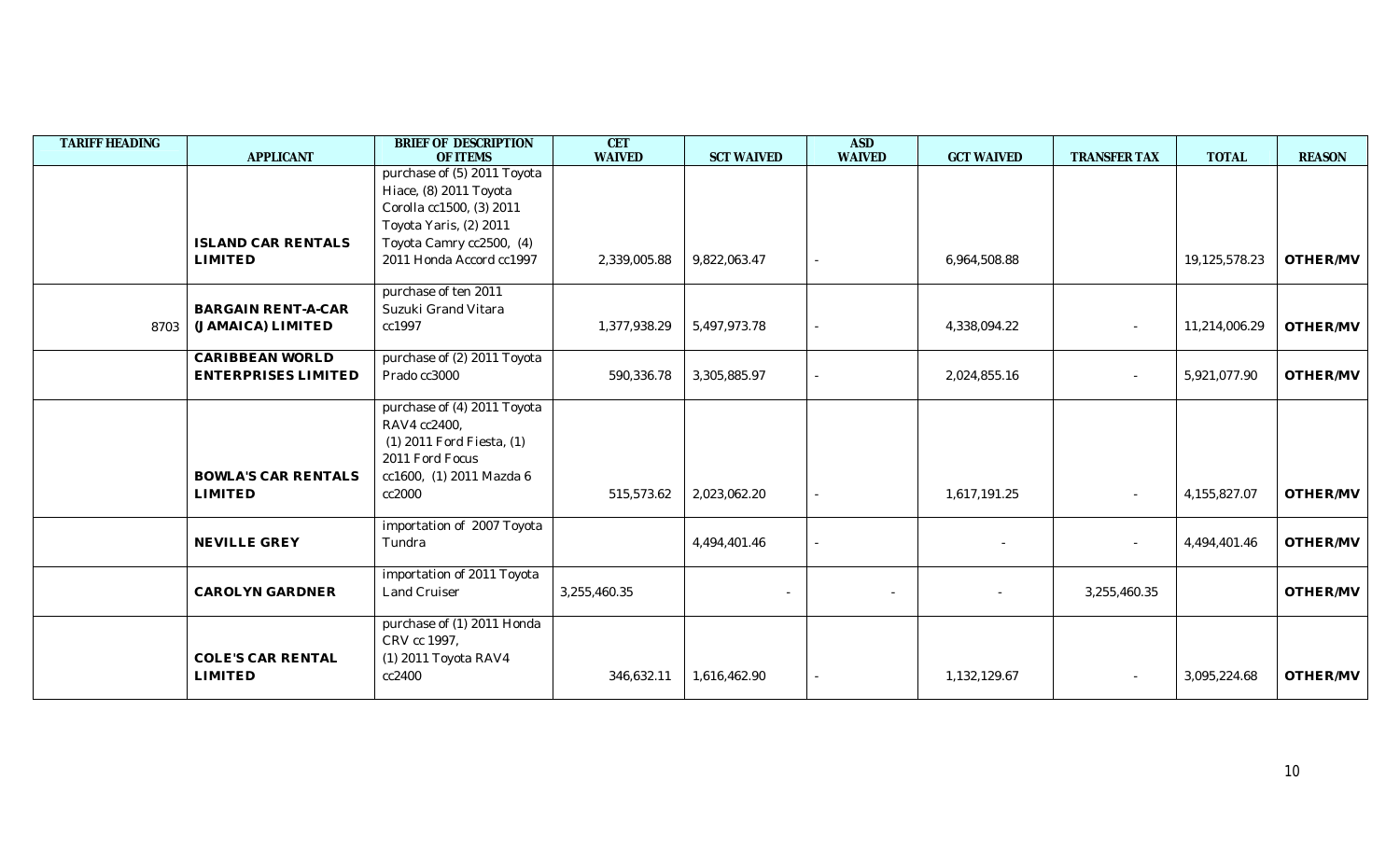| <b>TARIFF HEADING</b> |                             | BRIEF OF DESCRIPTION        | <b>CET</b>    |                   | <b>ASD</b>               |                   |                          |              |               |
|-----------------------|-----------------------------|-----------------------------|---------------|-------------------|--------------------------|-------------------|--------------------------|--------------|---------------|
|                       | <b>APPLICANT</b>            | <b>OF ITEMS</b>             | <b>WAIVED</b> | <b>SCT WAIVED</b> | <b>WAIVED</b>            | <b>GCT WAIVED</b> | <b>TRANSFER TAX</b>      | <b>TOTAL</b> | <b>REASON</b> |
|                       |                             | purchase of (1) 2011 Toyota |               |                   |                          |                   |                          |              |               |
|                       |                             | Rav4 cc2400,                |               |                   |                          |                   |                          |              |               |
|                       | CHALLENGER CAR              | (1) 2011 Suzuki Vitara      |               |                   |                          |                   |                          |              |               |
|                       | RENTALS LIMITED             | cc1995                      | 558,350.92    | 1,361,626.19      | $\sim$                   | 931,054.57        | $\sim$                   | 2,851,031.67 | OTHER/MV      |
|                       | <b>GARMACK AUTOMOTIVE</b>   | purchase of (2) 2011 Suzuki |               |                   |                          |                   |                          |              |               |
|                       | LEASING CO.LIMITED          | Vitara cc1995               | 266,174.50    | 1,062,036.27      |                          | 837,983.88        | $\sim$                   | 2,166,194.66 | OTHER/MV      |
|                       | TAYLOR WHITTAKER            | purchase of (1) 2009        |               |                   |                          |                   |                          |              |               |
|                       | ENTERPRISES LIMITED         | <b>Chevrolet Tahoe</b>      |               | 2,019,610.19      | $\overline{\phantom{a}}$ |                   | $\overline{\phantom{a}}$ | 2,019,610.19 | OTHER/MV      |
|                       | <b>EXCLUSIVE HOLIDAY OF</b> | purchase of (1) 2011 Honda  |               |                   |                          |                   |                          |              |               |
|                       | <b>ELEGANCE LIMITED</b>     | Accord cc1997               | 205,271.91    | 819,034.93        | $\overline{\phantom{a}}$ | 646,247.30        |                          | 1,670,554.14 | OTHER/MV      |
|                       | MANZEE ENTERPRISES          |                             |               |                   |                          |                   |                          |              |               |
|                       | LIMITED/SUNBIRD CAR         | purchase of (1) 2011 Honda  |               |                   |                          |                   |                          |              |               |
|                       | <b>RENTALS</b>              | CRV cc1997                  | 201,662.68    | 804,634.09        | $\sim$                   | 634,884.53        | $\sim$                   | 1,641,181.30 | OTHER/MV      |
|                       | <b>APEX CAR RENTALS</b>     | purchase of (2) 2011 Toyota |               |                   |                          |                   |                          |              |               |
|                       | <b>LIMITED</b>              | Corolla cc1500              | 225,126.98    | 362,454.44        | $\overline{\phantom{a}}$ | 614,990.63        | $\sim$                   | 1,202,572.05 | OTHER/MV      |
|                       | MOTOR CAR RENTALS &         | purchase of (2) 2011 Toyota |               |                   |                          |                   |                          |              |               |
|                       | <b>SALES LIMITED</b>        | Yaris Hatchback cc1300      | 210,209.96    | 338,438.04        |                          | 574,241.06        |                          | 1,122,889.05 | OTHER/MV      |
|                       |                             |                             |               |                   |                          |                   |                          |              |               |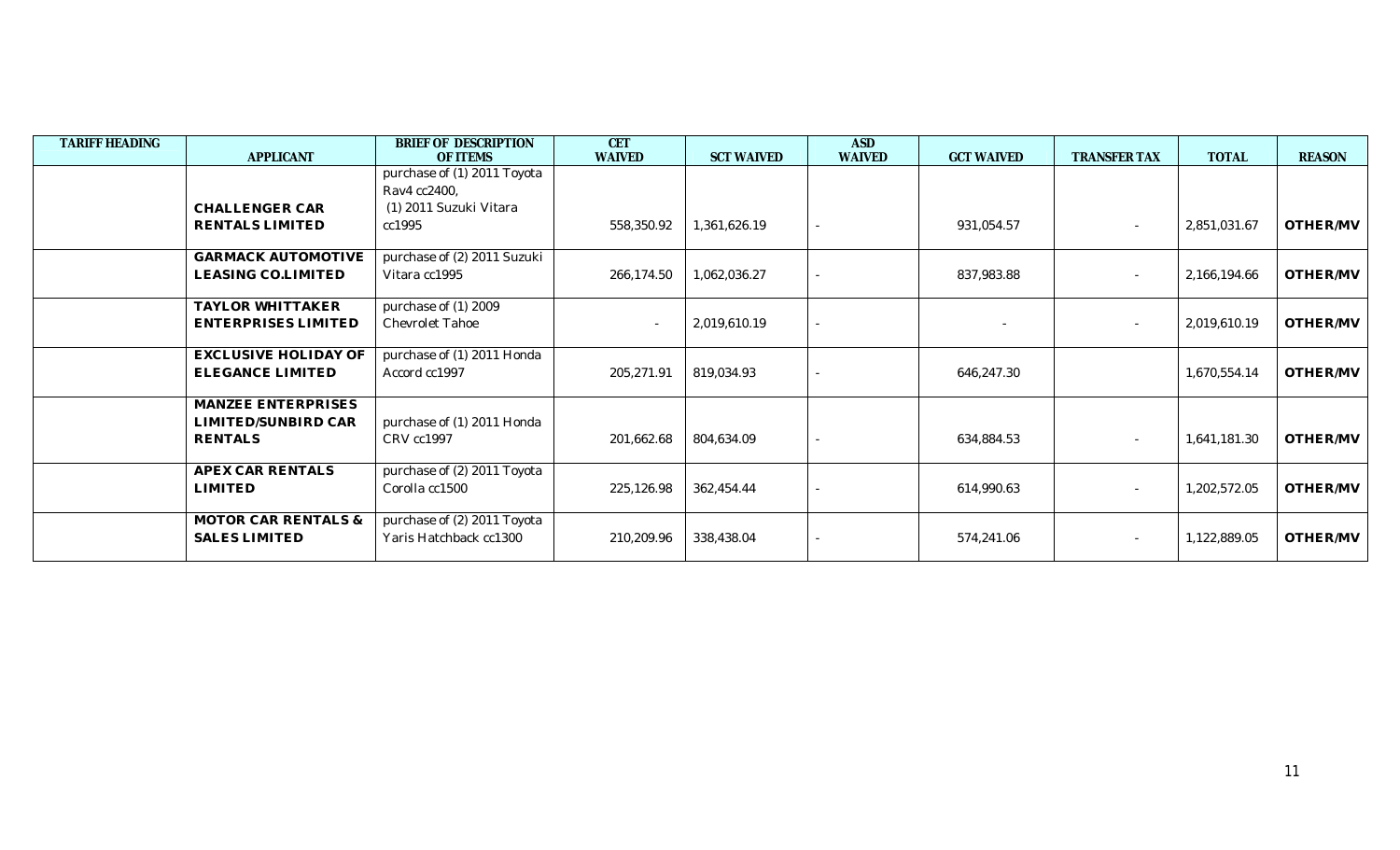| <b>TARIFF HEADING</b> | <b>APPLICANT</b>                             | BRIEF OF DESCRIPTION<br><b>OF ITEMS</b>                        | <b>CET</b><br><b>WAIVED</b> | <b>SCT WAIVED</b> | <b>ASD</b><br><b>WAIVED</b> | <b>GCT WAIVED</b> | <b>TRANSFER TAX</b>      | <b>TOTAL</b> | <b>REASON</b>   |
|-----------------------|----------------------------------------------|----------------------------------------------------------------|-----------------------------|-------------------|-----------------------------|-------------------|--------------------------|--------------|-----------------|
|                       | FLIGHT CONNECTION<br><b>LIMITED</b>          | importation of 2010 Toyota<br>Hiace 15 Seater                  |                             |                   |                             | 190,655.28        |                          | 190,655.28   | OTHER/MV        |
|                       | <b>CRICHTON</b><br><b>AUTOMOTIVE LIMITED</b> | purchase of (1) 2007 Honda<br>Civic hybrid,<br>2007Honda Civic | $\overline{\phantom{a}}$    | 780,467.94        | $\sim$                      |                   |                          | 780,467.94   | OTHER/MV        |
|                       | <b>CLIFTON RICHARDSON</b>                    | purchase of (1) 2011 Toyota<br>Coaster - 29 seater             | $\overline{\phantom{a}}$    |                   |                             | 734,054.55        | $\overline{\phantom{a}}$ | 734,054.55   | <b>OTHER/MV</b> |
|                       | <b>DAPHNE RICHARDS</b>                       | purchase of (1) 2011 Toyota<br>Coaster 29 seater               | $\overline{\phantom{a}}$    |                   | $\sim$                      | 734,054.55        | $\overline{\phantom{a}}$ | 734,054.55   | OTHER/MV        |
|                       | <b>DUDLEY WARREN</b>                         | purchase of (1) 2011 Toyota<br>Coaster 29 seater               | $\sim$                      |                   |                             | 734,054.55        |                          | 734,054.55   | OTHER/MV        |
|                       | <b>GLENDON HARRIS</b>                        | purchase of (1) 2011 Toyota<br>Coaster - 29 seater             |                             |                   |                             | 734,054.55        |                          | 734,054.55   | OTHER/MV        |
|                       | MENARD CLARKE                                | purchase of (1) 2011 Toyota<br>Coaster 29 seater               | $\sim$                      |                   | $\sim$                      | 734,054.55        |                          | 734,054.55   | OTHER/MV        |
|                       | PAUL DIXON                                   | purchase of (1) 2011 Toyota<br>Coaster 29 seater               | $\sim$                      |                   |                             | 734,054.55        | $\overline{\phantom{a}}$ | 734,054.55   | OTHER/MV        |
|                       | <b>KENTO AIKEN</b>                           | purchase of (1) 2005<br>Toyota Hiace 15 seater                 |                             | 238,586.59        | ÷.                          | 404,819.20        | $\overline{\phantom{a}}$ | 643,405.79   | OTHER/MV        |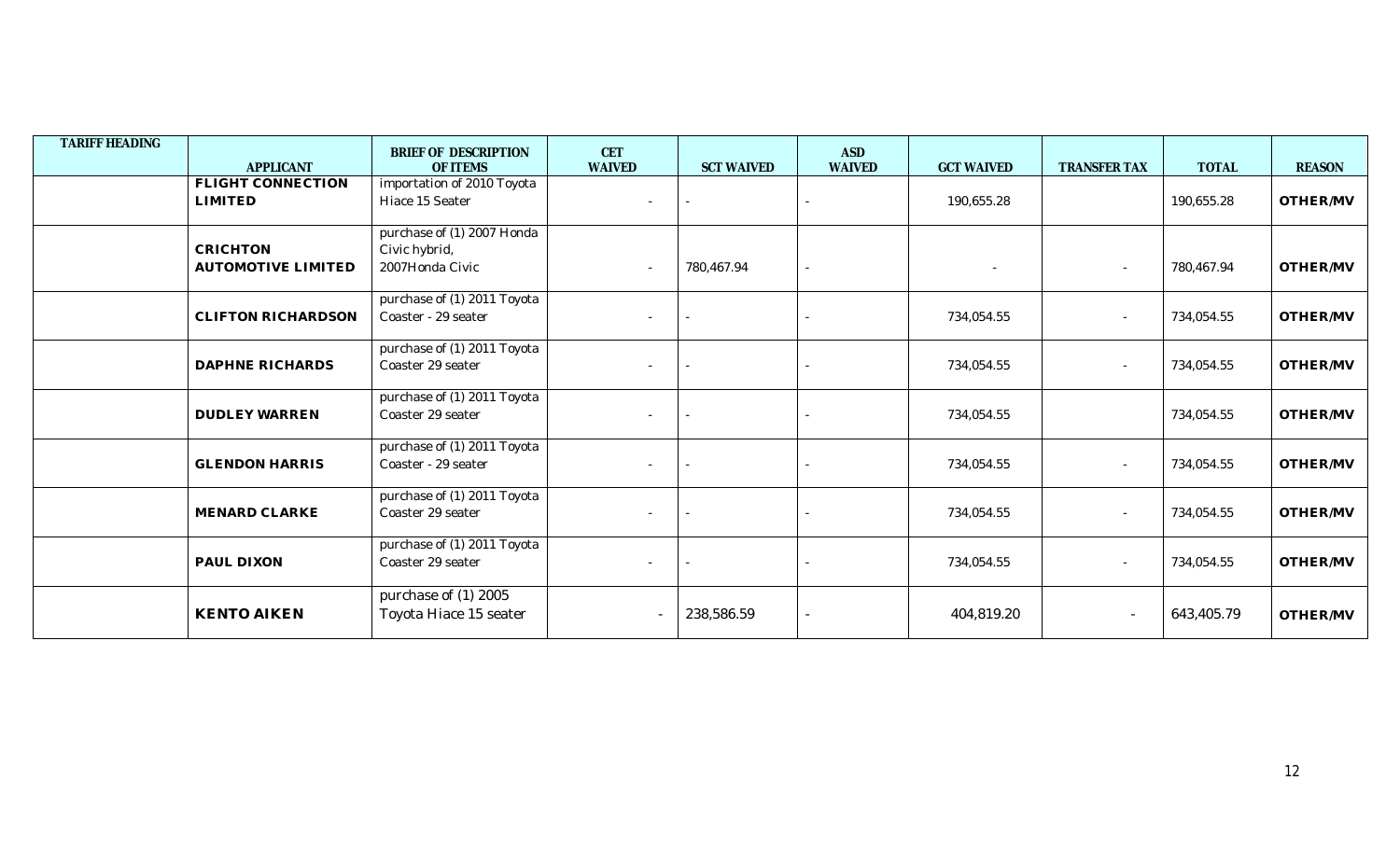| <b>TARIFF HEADING</b> | <b>APPLICANT</b>        | <b>BRIEF OF DESCRIPTION</b><br><b>OF ITEMS</b> | <b>CET</b><br><b>WAIVED</b> | <b>SCT WAIVED</b>        | <b>ASD</b><br><b>WAIVED</b> | <b>GCT WAIVED</b>        | TRANSFER TAX             | <b>TOTAL</b> | <b>REASON</b> |
|-----------------------|-------------------------|------------------------------------------------|-----------------------------|--------------------------|-----------------------------|--------------------------|--------------------------|--------------|---------------|
|                       |                         | purchase of (1) 2008                           |                             |                          |                             |                          |                          |              |               |
|                       |                         | Honda Civic hybrid,                            |                             |                          |                             |                          |                          |              |               |
|                       | <b>GK MOTORS</b>        | 2007 Honda Civic                               |                             |                          |                             |                          |                          |              |               |
|                       | <b>COMPANY LIMITED</b>  | Hybrid                                         | $\overline{\phantom{a}}$    | 536,621.11               |                             | $\sim$                   | $\sim$                   | 536,621.11   | OTHER/MV      |
|                       | PROSPECTIVE CAR         | purchase of (1) $2011$                         |                             |                          |                             |                          |                          |              |               |
|                       | <b>RENTALS LIMIED</b>   | Toyota Yaris cc1300                            | 98,760.96                   | 159,005.15               |                             | 269,790.25               | $\sim$                   | 527,556.36   | OTHER/MV      |
|                       | <b>COPPERWOOD</b>       | purchase of corrugated                         |                             |                          |                             |                          |                          |              |               |
|                       | <b>LIMITED</b>          | boxes                                          | 460,004.12                  |                          |                             | $\sim$                   | $\overline{\phantom{a}}$ | 460,004.12   | OTHER/Manu    |
|                       | <b>CARIBBEAN</b>        |                                                |                             |                          |                             |                          |                          |              |               |
|                       | <b>BROILERS (JA.)</b>   | purchase of corrugated                         |                             |                          |                             |                          |                          |              |               |
|                       | <b>LIMITED</b>          | boxes                                          | 414,865.34                  |                          |                             |                          | $\sim$                   | 414,865.34   | OTHER/Manu    |
|                       | <b>DAIRY INDUSTRIES</b> | purchase of corrugated                         |                             |                          |                             |                          |                          |              |               |
|                       | (JAMAICA) LIMITED       | boxes                                          | 398,343.33                  |                          |                             |                          | $\overline{\phantom{a}}$ | 398,343.33   | OTHER/Manu    |
|                       |                         | purchase of electric hoist,                    |                             |                          |                             |                          |                          |              |               |
|                       | <b>CEMEX</b>            | cages and seals                                | 345,861.25                  |                          |                             | 363,154.31               | $\sim$                   | 709,015.57   | OTHER/Manu    |
|                       | <b>BEST DRESSED</b>     | purchase of corrugated                         |                             |                          |                             |                          |                          |              |               |
|                       | <b>CICKEN</b>           | boxes                                          | 235,792.05                  | $\overline{\phantom{a}}$ | $\overline{\phantom{a}}$    | $\overline{\phantom{a}}$ | $\sim$                   | 235,792.05   | OTHER/Manu    |
|                       | TRADE WINDS             | purchase of corrugated                         |                             |                          |                             |                          |                          |              |               |
|                       | <b>CITRUS LIMITED</b>   | boxes                                          | 364,812.57                  |                          |                             |                          | $\overline{\phantom{a}}$ | 364,812.57   | OTHER/Manu    |
|                       | <b>TOYOTA JAMAICA</b>   | 2010 Toyota Hatchback                          |                             |                          |                             |                          |                          |              |               |
|                       | <b>LIMITED</b>          | Prius                                          |                             | 383,462.78               |                             |                          | $\sim$                   | 383,462.78   | <b>OTHER</b>  |
|                       |                         |                                                |                             |                          |                             |                          |                          |              |               |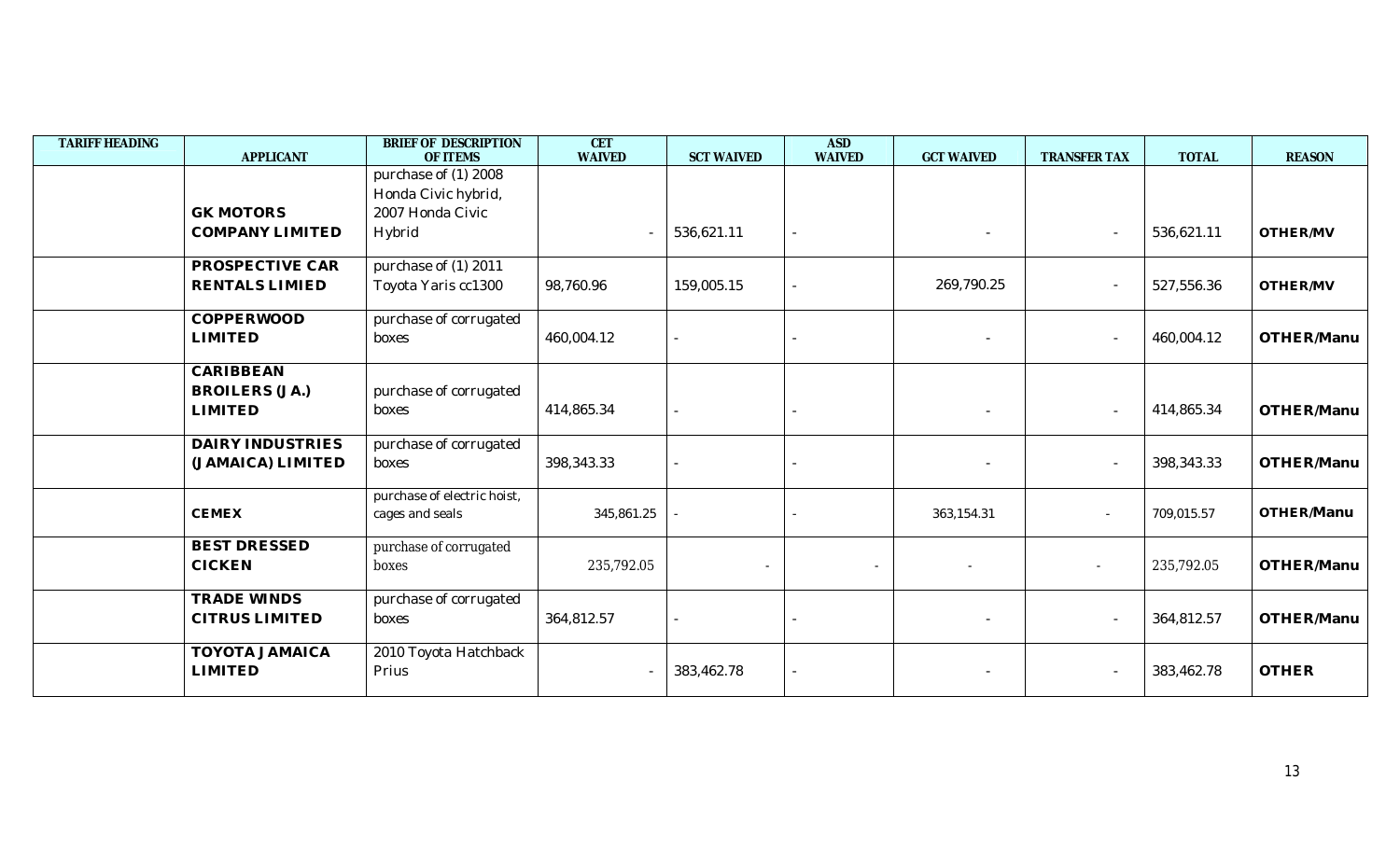| <b>TARIFF HEADING</b> |                                                                         |                                                                                  |                             |                          |                             |                   |                     |                |               |
|-----------------------|-------------------------------------------------------------------------|----------------------------------------------------------------------------------|-----------------------------|--------------------------|-----------------------------|-------------------|---------------------|----------------|---------------|
|                       | <b>APPLICANT</b>                                                        | BRIEF OF DESCRIPTION<br>OF ITEMS                                                 | <b>CET</b><br><b>WAIVED</b> | <b>SCT WAIVED</b>        | <b>ASD</b><br><b>WAIVED</b> | <b>GCT WAIVED</b> | <b>TRANSFER TAX</b> | <b>TOTAL</b>   | <b>REASON</b> |
|                       | <b>CAROL MILLER</b>                                                     | purchase of (1) 2010<br>Toyota Hiace 16 seater                                   |                             | 271,121.13               | $\sim$                      |                   |                     | 271,121.13     | <b>OTHER</b>  |
|                       | <b>DANIEL LAWRENCE</b>                                                  | purchase of (1) 2003<br>Hino Liesse 11 - 29                                      | $\overline{\phantom{a}}$    |                          |                             | 302,500.45        |                     | 302,500.45     | <b>OTHER</b>  |
|                       | <b>JAMAICA RIFLE</b><br><b>ASSOCIATION</b>                              | importation of<br>ammunition                                                     | 2,611,038.83                |                          | $\overline{\phantom{a}}$    | 2,741,590.77      |                     | 5,352,629.61   | <b>OTHER</b>  |
|                       | <b>JAMAICA AMATEUR</b><br><b>ATHLETIC ASSOCIATION</b>                   | importation of banner and<br>tickets, drug testing kits<br>and shirts            | 488,390.63                  |                          |                             | 512,810.16        |                     | 1,001,200.79   | <b>OTHER</b>  |
|                       | <b>JAMAICA GOLF</b><br><b>ASSOCIATION</b>                               | Importation of brush<br>chipper                                                  | 238,412.80                  |                          | $\sim$                      | 250,333.44        |                     | 488,746.24     | <b>OTHER</b>  |
|                       | <b>RACERS TRACK CLUB</b>                                                | Importation of gears and<br>equipment                                            | 50,617.27                   |                          |                             | 53,148.13         |                     | 103,765.40     | <b>OTHER</b>  |
|                       | STEFAN JACKSON                                                          | purchase of one laptop                                                           |                             |                          |                             | 19,992.76         |                     | 19,992.76      | <b>OTHER</b>  |
|                       | <b>GARTHLYN FEURTADO</b>                                                | purchase of one laptop                                                           |                             |                          |                             | 9,109.86          |                     | 9,109.86       | <b>OTHER</b>  |
|                       | <b>RAYTON ELECTRIC</b><br><b>COMMERCIAL</b><br><b>EQUIPMENT LIMITED</b> | purchase of R-410A air<br>conditioning units                                     | 1,394,761.36                | $\overline{\phantom{a}}$ |                             | 1,464,499.42      |                     | 2,859,260.78   | <b>OTHER</b>  |
|                       | PREMIUM PRODUCE<br><b>EXPORT LIMITED</b>                                | importation of 1999<br><b>International Truck and</b><br>restaurant<br>equipment |                             |                          |                             | 1,170,102.36      |                     | 1,170,102.36   | <b>OTHER</b>  |
|                       | <b>IVET SPENCE</b>                                                      | importation on 1999 Ford<br>250 truck                                            |                             | 204,637.51               |                             |                   |                     | 204,637.51     | <b>OTHER</b>  |
| <b>TOTAL</b>          |                                                                         |                                                                                  | 138,440,098.28              | 58,175,560.73            |                             | 187,871,856.03    | 2,184,215.00        | 386,671,730.02 |               |